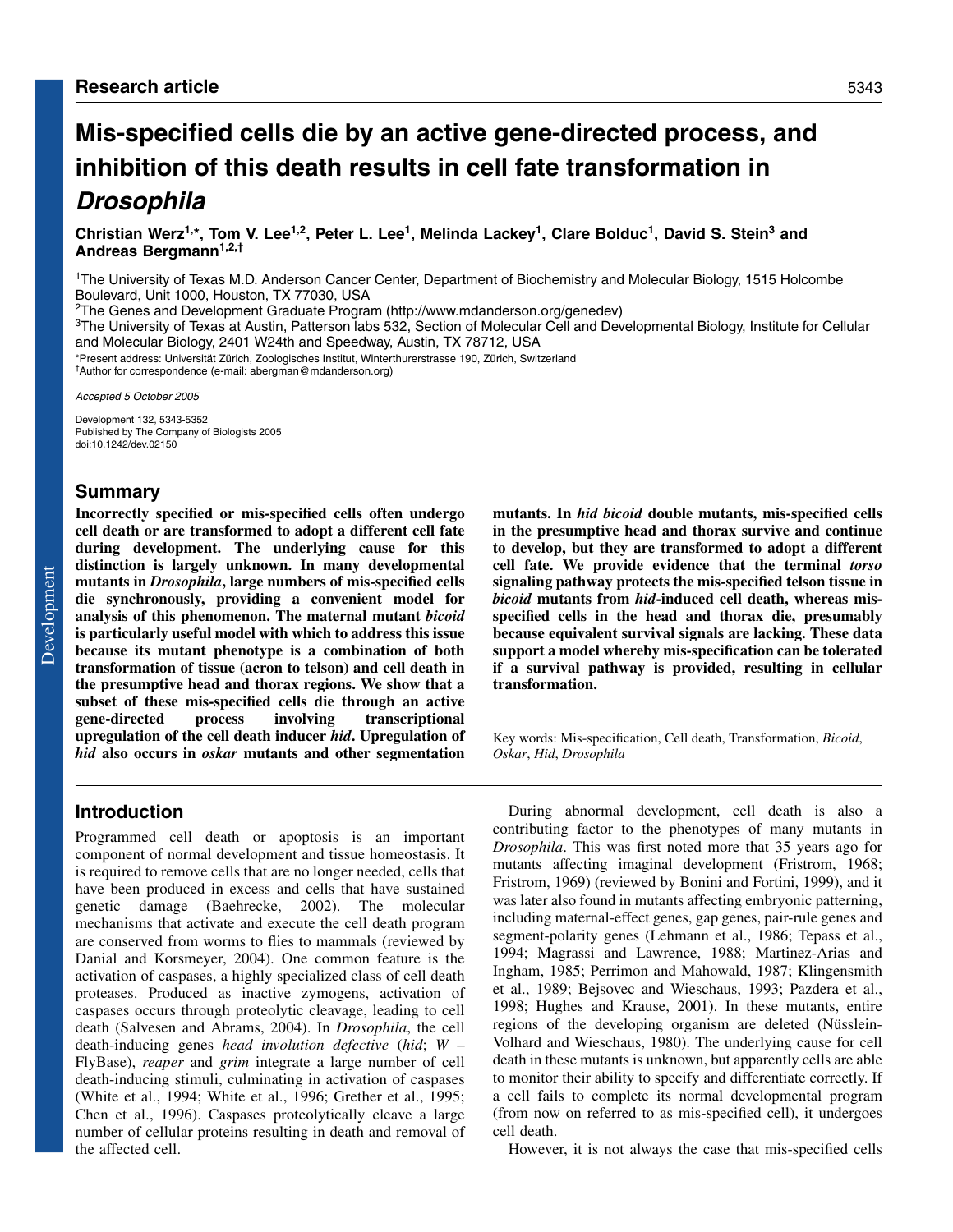die. Instead, a transformation to adopt a different cell fate has often been observed. For example, in embryos obtained from *bicoid* mutant females, the acron is transformed to become a telson (see below). Other examples include *sevenless* (*sev*) and *bride of sevenless* (*boss*) mutations, which cause a transformation of the R7 photoreceptor to a cone cell during eye development in the fly (Tomlinson and Ready, 1986; Reinke and Zipursky, 1988). The factors influencing the choice between cell death and cell fate transformation in various mutants are not well understood. To address this issue, we initiated an analysis of the cell death and transformation phenotypes of the maternal effect mutants *bicoid* and *oskar* during embryogenesis.

During *Drosophila* development, the wild-type embryo generates five distinct regions along the anteroposterior axis that are visible in the larval cuticle as acron, head, thorax, abdomen and telson (Fig. 1A,D) (Nüsslein-Volhard et al., 1987). The maternal effect mutants *bicoid* and *oskar* severely disrupt anteroposterior patterning. *bicoid* mutant females produce embryos (from now on referred to as *bicoid* mutants) that lack head and thorax, and a duplicated telson replaces the acron at the anterior tip of the embryo (Fig. 1B,E) (Frohnhöfer and Nüsslein-Volhard, 1986; Frohnhöfer and Nüsslein-Volhard, 1987). *oskar* mutant females produce embryos (referred to as *oskar* mutants) that lack the entire abdomen, with the telson intact (Fig. 1C,F) (Lehmann and Nüsslein-Volhard, 1986). Development of acron and telson is independent of *bicoid* and *oskar*, and requires the *torso* signaling pathway (Klingler et al., 1988; Schüpbach and Wieschaus, 1986). However, *bicoid* specifies acron versus telson at the anterior tip of the embryo (Fig. 1B) (Frohnhöfer and Nüsslein-Volhard, 1986).

In wild-type, *bicoid*<sup>+</sup> mRNA is maternally localized at the anterior tip of the embryo (Berleth et al., 1988). After fertilization, Bicoid protein forms an exponential concentration gradient along the anteroposterior axis with a maximum at the anterior tip, the source of its translation (Driever and Nüsslein-Volhard, 1988a) (reviewed by Ephrussi and St Johnston, 2004). Bicoid, which is a homeodomain-containing transcription factor, induces target gene expression in a dose-dependent manner, which is required for proper specification of head and thorax (Driever and Nüsslein-Volhard, 1988b; Driever and Nüsslein-Volhard, 1989; Struhl et al., 1989). Thus, loss of Bicoid results in failure to provide this specification, and the mutant embryos do not develop head and thorax (Fig. 1B,E). Similarly, *oskar* mRNA is localized at the posterior tip of the embryo where it is required to localize the posterior determinant *nanos* (Ephrussi et al., 1991; Kim-Ha et al., 1991). In the absence of *oskar* function, posterior development is disturbed, and the entire abdomen fails to develop (Fig. 1C,F).

The mechanisms that cause loss of embryonic tissue in *bicoid* and *oskar* mutants are unclear. In previous studies, these mutants were examined from fertilization to gastrulation, when the wild-type functions of *bicoid* and *oskar* are required for proper specification of cell fates along the anteroposterior axis. Hence, little is known about the events after gastrulation, when the *bicoid* and *oskar* mutant phenotypes, which result in significant tissue loss, are established. In principle, loss of tissue could result from decreased cell proliferation or increased cell death. Because nuclear divisions and cellularization are normal in *bicoid* and *oskar* mutants

(Frohnhöfer and Nüsslein-Volhard, 1986; Frohnhöfer and Nüsslein-Volhard, 1987; Lehmann and Nüsslein-Volhard, 1986), defects in cell proliferation are unlikely to account for tissue loss observed in these mutants. Rather, increased cell death is an attractive mechanism to explain the *bicoid* and *oskar* mutant phenotypes.

Indeed, cell corpses in the abdomen of *oskar* mutants have been observed previously (Lehmann and Nüsslein-Volhard, 1986); however, the underlying cause has never been carefully examined. Here, we show that cell death is responsible for the loss of tissue in *bicoid* and *oskar* mutant embryos. Furthermore, our analysis implies that cellular misspecification in these mutants triggers cell death through an active gene-directed pathway leading to expression of the cell death-inducing gene *hid*, resulting in caspase-dependent cell death. However, our data also show that if cell death is blocked either by removing *hid* or by providing a survival signaling pathway, mis-specification is tolerated and transformation can occur.

## **Materials and methods**

#### **Fly stocks and genetics**

The following fly stocks were used: Canton S (as wild-type reference), *bicoidE1*, *bicoidE2*, *bicoidGB*, *oskar<sup>88</sup>*, *oskar<sup>166</sup>*, *torso<sup>1</sup>* , *torso<sup>4</sup>* , *hid*<sup>WR+X1</sup>, *hid*<sup>H99</sup> and *hid*<sup>A329</sup>. The *hid*<sup>H99</sup> *bicoid*<sup>E2</sup> and *hid*<sup>A329</sup> *oskar*<sup>88</sup> double mutants were obtained by meiotic recombination. *hid bicoid* double mutants were maternally mutant for *bicoid* and zygotically mutant for *hid*, and were obtained from females of the genotype *hid*<sup>H99</sup> *bicoidE2*/*bicoidGB* mated to *hidWR+X1*/+ males. *hid oskar* double mutants are maternally mutant for *oskar* and zygotically mutant for *hid,* and were obtained from *hidA329 oskar<sup>88</sup>*/*oskar166* females mated to *hidH99*/+ males. To inhibit caspases by P35 expression, females of the maternal genotype *UASp-P35*, *bicoidE1*/*bicoidGB* and *UASp-P35*, *oskar88*/*oskar166* were crossed with *tub-GAL4* males.

For generation of UASp-P35 transgenic flies, primers GAGCT-TGCGGCCGCAAAATGTGTGTAATTTTTCCGG and TTAGGC-TCTAGATTTTAACATTTATTTAATTGTG were used to amplify the P35-coding region by PCR. The PCR product was treated with *Not*I and *Xba*I, and cloned into *Not*I/*Xba*I-treated pUASp vector (Rørth, 1998). Transgenic flies were generated by P-element-mediated transformation.

#### **Immunohistochemistry**

TUNEL assays, immunohistochemistry, in situ hybridization and Acridine Orange labeling of whole-mount embryos were performed in accordance with standard procedures (Goyal et al., 2000; Patel, 1994; Tautz and Pfeifle, 1989; Abrams et al., 1993). The CM1 antibody as well as monoclonal antibodies against Dlg (4F3), Abd-B (1A2E9) and Antp (8C11) were used at 1:1,000, 1:300, 1:20 and 1:100 dilutions, respectively. For cuticle preparations, differentiated embryos were embedded in Hoyer's medium (van der Meer, 1977).

## **Results**

#### **Cell death and caspase activation in bicoid and oskar mutants**

Reasoning that cell death might be an important contributor to the *bicoid* and *oskar* mutant phenotypes, we employed TUNEL as an assay to visualize cell death (Gavrieli et al., 1992). Compared with wild-type embryos, both *bicoid* and *oskar* mutants showed an increased number of cells undergoing TUNEL-positive cell death (Fig. 1G-I). In *bicoid* mutants, TUNEL labeling is elevated in two distinct stripes in the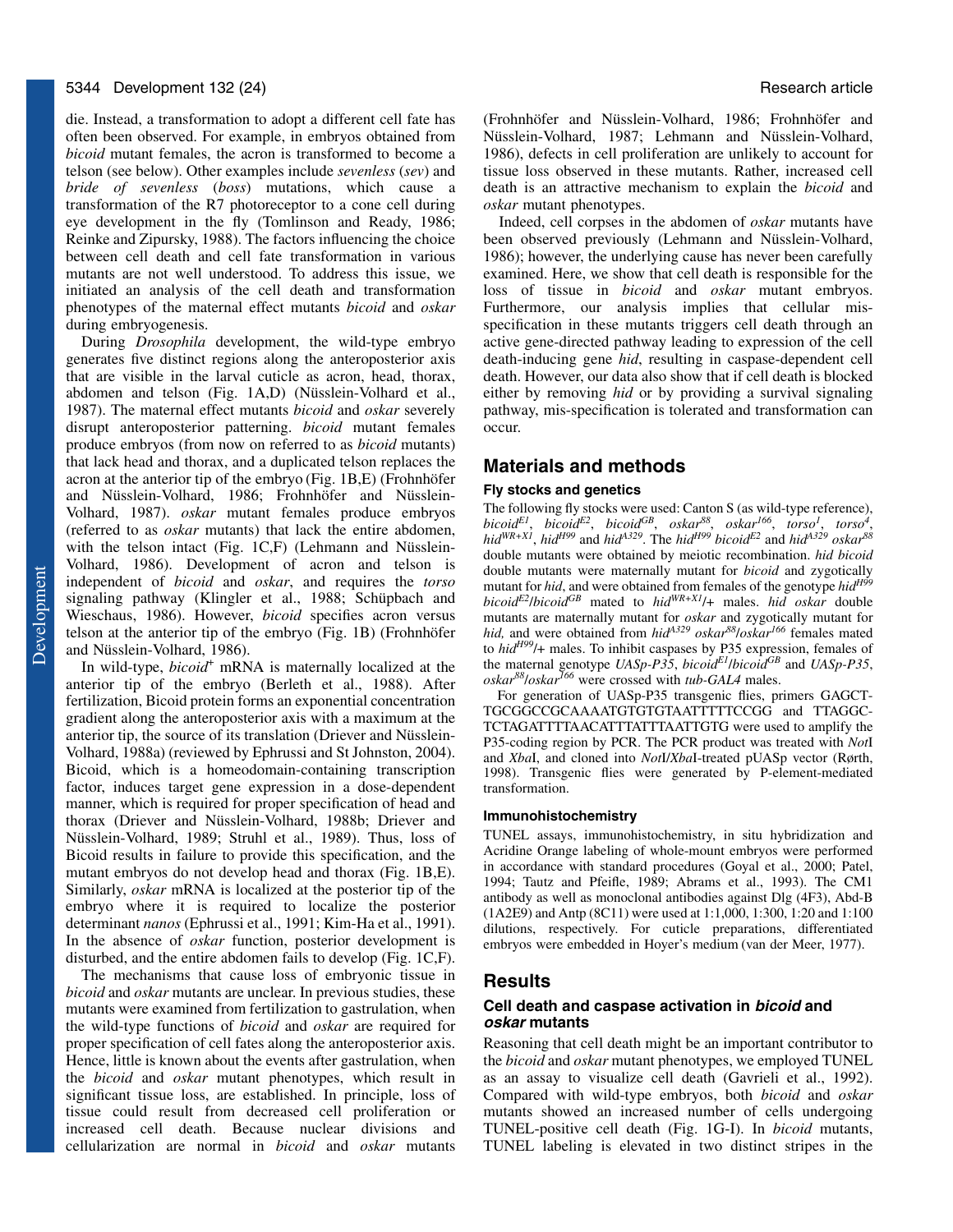**Fig. 1.** Caspase-dependent cell death in *bicoid* and *oskar* mutants.

(A-C) Schematic illustration of the wild-type (A), *bicoid* (B) and *oskar* (C) phenotypes. In each panel, the embryonic fate maps are shown on the left, the differentiated larvae on the right. During development, wild-type embryos specify five distinct regions along the anteroposterior axis that are visible in the larval cuticle as Acron (Ac), Head (He), Thorax (Th), Abdomen (Ab) and Telson (Te). Arrows indicate the polarity of the tissues. T1-3 and A1-8 denote thoracic and abdominal segments, respectively. In *bicoid* and *oskar* mutants, this pattern is severely affected and some of the regions are missing. In addition, in *bicoid* mutants, the anterior acron is transformed into a telson (B). Modified, with permission, from Nüsslein-Volhard et al. (Nüsslein-Volhard et al., 1987). (D-F) Lateral views of larval cuticle preparations of wild-type (D), *bicoid* (E) and *oskar* (F) mutants. (G-I) Lateral views of TUNEL-labeled embryos of wild-type (G), *bicoid* (H) and *oskar* (I) mutants. (H,I) Brackets indicate areas of increased cell death; arrows indicate the presumptive telson (Te) areas, which are TUNEL negative. (J-L) CM1 labeling to detect active



DrICE in wild-type (J), *bicoid* (K) and *oskar* (L) mutants. Lateral views. (K,L) Brackets highlight areas of increased caspase activation; arrows indicate the presumptive telson (Te) areas, which lack caspase activation. (M-O) Expression of the caspase inhibitor P35 blocks TUNELpositive cell death in wild-type (M), *bicoid* (N) and *oskar* (O) mutants.

presumptive head and thorax region of the embryos, whereas almost the entire posterior half of *oskar* mutants is strongly TUNEL positive. These TUNELpositive regions correspond to the missing tissues of the larvae (Fig. 1E,F). It is not clear why TUNELlabeling in *bicoid* embryos starts out in two distinct stripes. However, later in development these stripes become wider and eventually fuse (see Fig. 2). Similar results were obtained by labeling embryos with Acridine Orange, an alternative method to labeling dying cells (see Fig. 4A). The presumptive telson regions in *bicoid* and *oskar* embryos are TUNEL negative (arrows in Fig. 1H,I). However, in *torso*

**Fig. 2.** Development of the areas of clearance. (A,B) CM1 labeling of stage 15 *bicoid* (A) and *oskar* (B) mutants. Open arrows indicate areas of clearance. (C-F) Confocal images of lateral views of stage 14 (C), stage 15 (D), stage 16 (E) and stage 17 (F) *bicoid* mutants stained with anti-Discs large (Dlg) antibody to visualize cell outline. Clearance of tissue is initially detectable in two distinct zones (see arrows in C and D), but becomes broader over time, fuses (E) and enlarges (F). Similar results were obtained for *oskar* (not shown). (G,H) DAPI staining of wild-type (G) and *bicoid* (H) mutants to visualize chromosomal DNA. The areas of clearance (arrow in H) do not contain DNA.

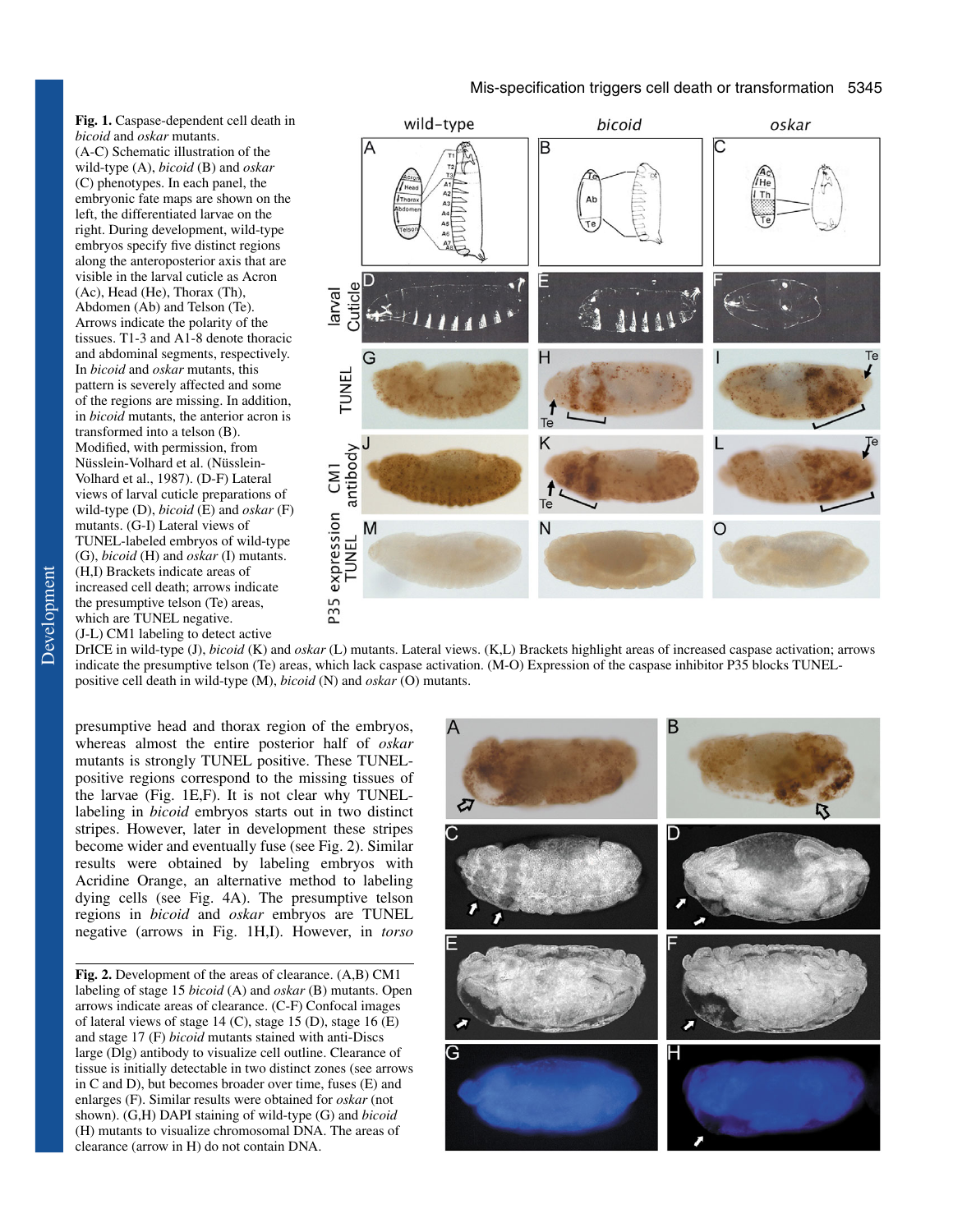#### 5346 Development 132 (24) Research article

mutants, acron and telson tissues also undergo TUNELpositive cell death (data not shown).

In wild-type embryos, normal developmental cell death starts at embryonic stage 11 (~7 hours) (Abrams et al., 1993). However, TUNEL-positive cell death in *bicoid* and *oskar* mutants is already detectable at stage 10, about 1 hour before the onset of normal cell death in wild-type embryos, and remains detectable in the affected regions throughout development until shortening of the mutant embryos is visible (data not shown). These results suggest that cell death contributes to the loss of tissue in *bicoid* and *oskar* mutants.

We analyzed whether the increased cell death observed in *bicoid* and *oskar* mutants is caspase dependent. Cleavage and activation of caspases was determined immunohistochemically using the CM1 antibody (Srinivasan et al., 1998), which recognizes the active *Drosophila* caspase DrICE (Yu et al., 2002). Compared with wild-type embryos, increased CM1 labeling is detectable in *bicoid* and *oskar* mutants (Fig. 1J-L) in the regions that were identified by increased TUNEL labeling (Fig. 1H,I). The telson areas are spared from caspase activation. Similar to the onset of TUNEL-positive cell death, CM1 labeling is first detectable at stage 10, suggesting a direct correlation between caspase activation and cell death in these domains. Next, we analyzed whether caspase activation is required for increased cell death in *bicoid* and *oskar* mutants. The caspase inhibitor P35 has been shown to inhibit developmental cell death in *Drosophila* embryos (Fig. 1M) (Hay et al., 1993). Thus, we expressed P35 in *bicoid* and *oskar* mutants. TUNEL-positive cell death is strongly reduced in these embryos (Fig. 1N,O), suggesting that cell death in *bicoid* and *oskar* mutants is dependent on caspase activation.

#### **Cell death causes clearance of tissue in bicoid and oskar mutants**

CM1 labeling is present in the affected regions of the embryos until they are shortened. We detected an interesting intermediate phenotype in *bicoid* and *oskar* mutants, beginning at stage 14. Labeling with the CM1 antibody revealed large areas with no staining signal surrounded by immunopositive tissue (Fig. 2A,B, arrows). These areas also fail to give signals with antibodies recognizing ubiquitously expressed proteins such as Tubulin and Dronc, another *Drosophila* caspase (data not shown). We refer to these areas as 'areas of clearance'.

Areas of clearance are not observed in wild-type embryos and in P35-expressing embryos (Fig. 1N,O), suggesting that they develop as a direct consequence of cell death in *bicoid* and *oskar* embryos. Hence, we characterized them in a time course using an antibody against the ubiquitously expressed membrane-associated Discs large (Dlg) protein (Parnas et al., 2001). Initially, in stage 14 *bicoid* embryos, beginning of clearance is visible in two distinct zones similar to TUNEL labeling and caspase activation (Fig. 2C). However, the two zones fuse over the next few stages and the areas of clearance enlarge significantly (Fig. 2D-F). Later these areas collapse, and the final phenotype of *bicoid* mutants is established. Similar data were obtained for *oskar* mutants (data not shown). These areas also do not contain DNA (Fig. 2G,H). Thus, DNA and proteins are cleared as a result of the apoptotic events in these tissues. Moreover, because Dlg is membrane associated, these data indicate that de-cellularization, the end result of the apoptotic process, has occurred. In Fig. 5 and Fig. S2 (see

supplementary material), we are using the areas of clearance as markers of cell death in response to developmental misspecification.

#### **Expression of hid in bicoid and oskar embryos**

During *Drosophila* embryogenesis, the genes *reaper*, *hid* and *grim* are essential for cell death through activation of caspases (White et al., 1994; White et al., 1996; Grether et al., 1995; Chen et al., 1996). We determined whether they are involved in the cell death response of *bicoid* and *oskar* mutants. Compared with wild-type embryos, *hid* expression is significantly elevated in those parts of *bicoid* and *oskar* embryos that showed high levels of TUNEL-positive cell death and activated DrICE (Fig. 3A-C). *hid* expression is not detectable in the presumptive telson regions. Expression of *reaper* and *grim* was not upregulated (data not shown). The increased expression of *hid* is first visible in stage 9 embryos, preceding cell death by ~1-2 hours, suggesting that transcriptional induction of *hid* triggers cell death in *bicoid* and *oskar* mutants. Expression of the caspase inhibitor P35 did not affect expression of *hid* (data not shown), demonstrating that caspase activation occurs downstream of *hid*. This is consistent with the proposed role of *hid* as caspase activator (Grether et al., 1995). Interestingly, *hid* expression in the affected parts of *bicoid* and *oskar* mutants is maintained for less than 2 hours, and then downregulated.

To determine whether cell death in *bicoid* mutants requires *hid*, embryos double mutant for *hid* and *bicoid* (see Materials and methods) were analyzed by TUNEL and Acridine Orange labeling. Cell death was not detectable in stage 10 *hid bicoid* double mutant embryos (Fig. 4B,D), suggesting that *hid* is genetically required for increased cell death in *bicoid* embryos. In summary, this analysis highlights the fact that cells in the affected regions of *bicoid* and *oskar* mutants do not simply die by a passive mechanism because of a lack of appropriate developmental information. Instead, these cells induce a

wt



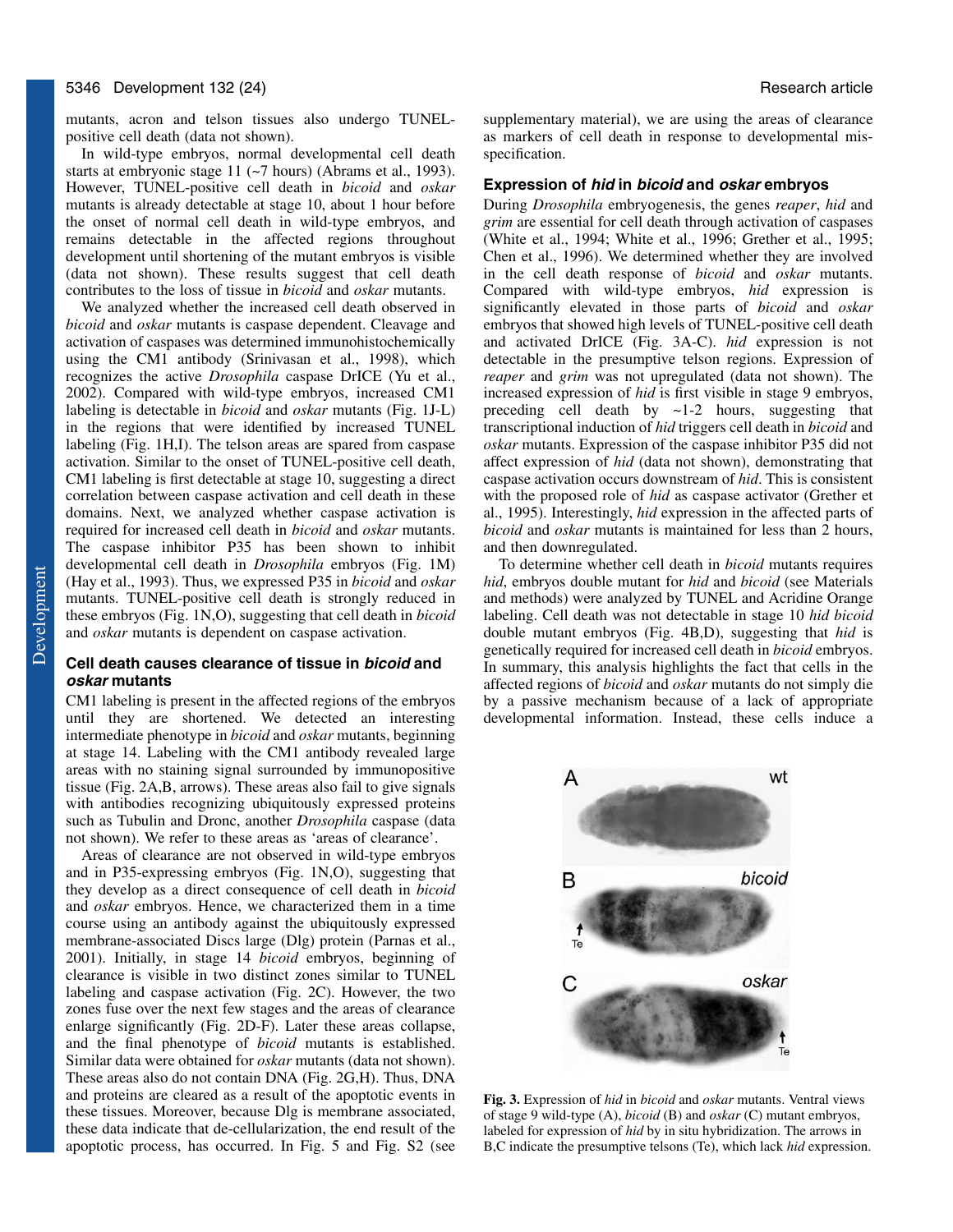transcriptional response leading to expression of *hid*. Thus, they die by an active gene-directed process.

The ability to block cell death in *hid bicoid* double mutants allowed us to address the fates of cells that normally undergo cell death in *bicoid* single mutants. Cuticle preparations of *hid bicoid* double mutant larvae revealed that the patterning defect (loss of head and thorax, and transformation of acron into telson, see Fig. 1B) is not rescued, as expected, because the wild-type function of *bicoid* is still missing (Fig. 4F). However, the anterior-most abdominal segment is considerably expanded in size, whereas the remaining abdominal segments are of normal size (Fig. 4F, see enlargement in Fig. 4H). This expansion is not present in either *bicoid* (Fig. 4E,G) or *hid* single mutants (data not shown). Hence, we conclude that this expansion is derived from cells which would normally die in *bicoid* mutants. Significantly, the rescued cells secrete cuticle elements, suggesting that they are terminally differentiated. Similarly, it has also been observed in *C. elegans* that cells that are programmed to die are able to differentiate if cell death is blocked (Avery and Horvitz, 1988).

## **Rescued mis-specified cells in hid bicoid double mutants have posterior identity**

It has previously been proposed that mis-specified cells have at least two options: they either die or they survive and are transformed to adopt a different fate (reviewed by Bonini and Fortini, 1999). The underlying cause for this distinction is unclear. The *bicoid* mutant phenotype combines both transformation of tissue (acron to telson, Fig. 1B) and cell death in the presumptive head and thorax region (Fig. 1H). Thus, we asked why some mis-specified cells in *bicoid* mutants die, while others survive. To address this, we closely examined the identity of the expanded first abdominal segment in *hid bicoid* double mutants. Interestingly, the polarity of the denticles and the width of the segment resemble segment A8, the posterior-most segment (Fig. 1A), suggesting that anterior tissue may have been transformed toward a posterior identity in *bicoid* mutants. As mentioned above, transformation of acron into telson in *bicoid* mutants has previously been reported (Frohnhöfer and Nüsslein-Volhard, 1986) (Fig. 1B). However, the *hid bicoid* double mutant analysis revealed that the transformation of anterior tissue into posterior identity expands beyond the telson, and that this expansion undergoes *hid*-induced cell death in *bicoid* single mutants.

To verify this interpretation, we analyzed the posterior identity of anterior tissue in more detail using an antibody raised against the Abdominal-B (Abd-B) protein as posterior marker. In wild-type embryos, Abd-B protein is present in the posterior part of the embryo (Fig. 5A,C) (Celniker et al., 1989). However, in *bicoid* mutants it is found in both posterior and anterior poles of the embryo (Fig. 5B,D), consistent with our morphological observation. Thus, in *bicoid* mutants, anterior cells are incorrectly specified because they receive a developmental signal that in wild-type embryos is present only posteriorly.

To determine whether mis-specified cells induce *hid* expression and cell death in *bicoid* mutants, we analyzed Abd-B protein distribution in wild-type, *bicoid* single and *hid bicoid* double mutant embryos. In stage 15 wild-type embryos, Abd-B protein is detectable in two populations of cells at the posterior pole, a dorsally located component that gives rise to the telson (Fig. 5C, bracket), and a ventrally located component which specifies segment A8 (Fig. 5C, red arrow). In *bicoid* mutants, Abd-B protein distribution is mirror-imaged at the

anterior pole (Fig. 5D). Significantly, however, part of the *Abd-B*-expressing ventral tissue in *bicoid* mutants is cleared as a consequence of cell death (Fig. 5D, open arrow; compare with Fig. 2). Consistently, in *hid bicoid* double mutants, tissue clearance does not occur and Abd-B protein persists (Fig. 5E, red arrow). Thus, the mis-specified ventral tissue expressing *Abd-B* survives in the double mutant. Similar data were obtained using a different abdominal marker, *abd-A* (see Fig. S1 in the supplementary material). Taken together, these findings suggest that mis-specified cells in *bicoid* mutants can induce *hid* expression and undergo cell death. Furthermore, the red arrows in Fig. 5C-E indicate the highest expression levels of *Abd-B* specifying abdominal segment A8 in wildtype, *bicoid* mutants and *hid bicoid* double mutants. Thus, the rescued cells in *hid bicoid* double mutants experience highest levels of

**Fig. 4.** *hid bicoid* double mutant analysis. Acridine Orange (A,B) and TUNEL (C,D) labeling of dying cells in stage 10 *bicoid* mutant (A,C) and *hid bicoid* double mutant (B,D) embryos. (E,F) Ventral views of larval cuticle preparations of *bicoid* (E) and *hid bicoid* (F) mutants. (G,H) Enlargements of the first abdominal segment of *bicoid* (E) and *hid bicoid* (F) mutants, respectively.

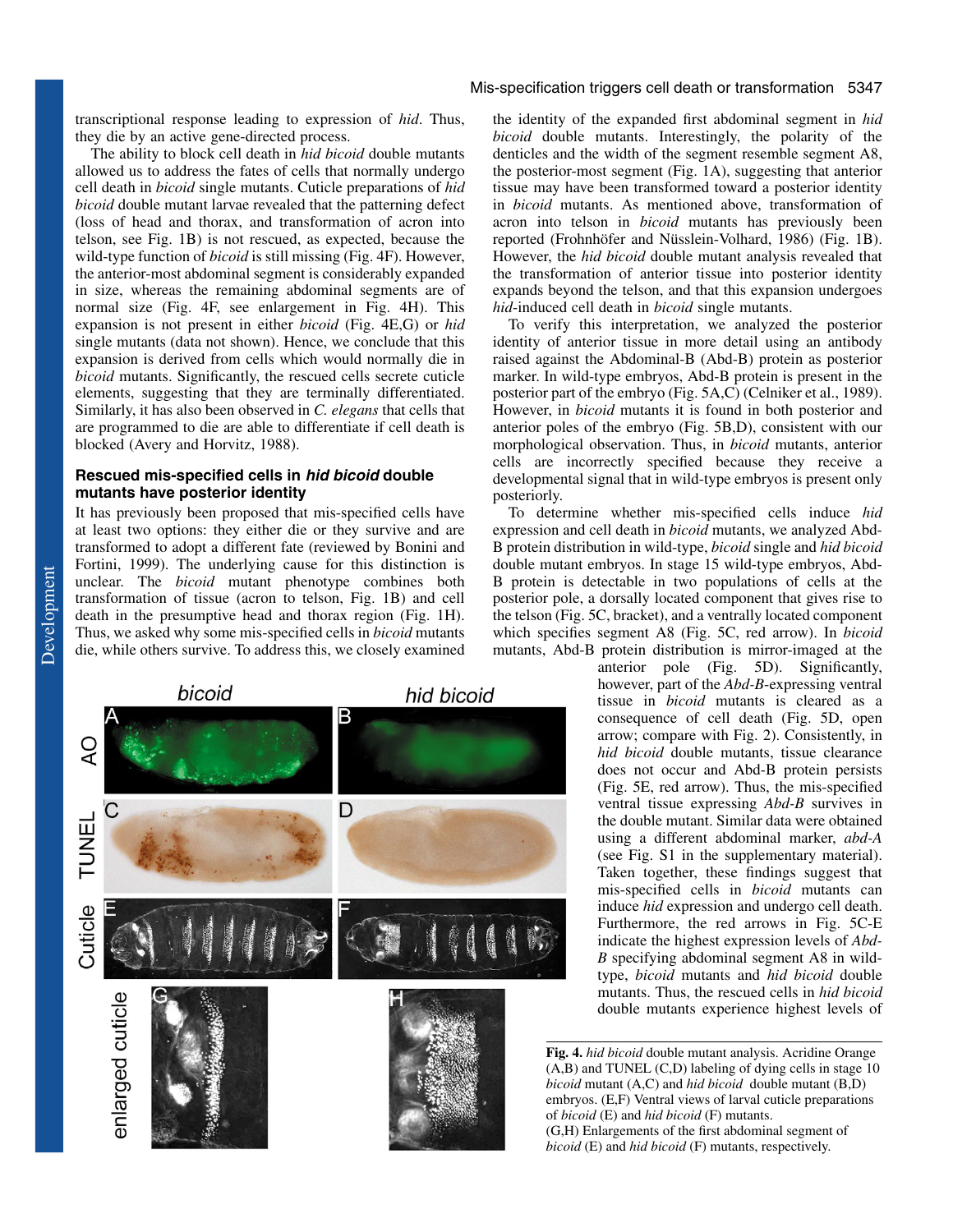

**Fig. 5.** Abd-B distribution in wild-type, *bicoid*, *hid bicoid* and *torso*;*bicoid* embryos. Lateral views of stage 8 (A,B) and stage 15 (C-F) wild-type (A,C), *bicoid* (B,D), *hid bicoid* (E) and *torso;bicoid* (F) mutants labeled with anti-Abd-B antibodies. Wild-type embryos (A,C) contain Abd-B protein in the posterior region only. In *bicoid* mutant embryos (B,D), Abd-B protein is present at the posterior and at the anterior pole (see arrow in B). The brackets in C-E indicate the dorsally located component of *Abd-B* expression that develop into telson structures. Cell death clears part of the mis-specified area at the anterior (open arrow in D). Tissue clearance does not occur in *hid bicoid* double mutants (E). The red arrows in C-E indicate the relative position that specifies A8 segments in wild-type (C), *bicoid* (D) and *hid bicoid* (E) mutants. In *torso; bicoid* double mutants (F), the dorsally located component of anterior Abd B expression as well as the ventral and the posterior component are cleared (open arrows in F).

Abd-B and develop into a segment with A8 identity (Fig. 4F). We also determined that cell death in *oskar* mutants largely affects mis-specified tissue, and that *hid oskar* double mutants rescue this tissue (see Fig. S2 in the supplementary material). Thus, similar to *bicoid*, mis-specified cells in *oskar* mutants induce *hid* to undergo cell death.

#### **In torso;bicoid double mutants all Abd-B-expressing tissue is removed**

From the analysis presented above, it is also clear that not all mis-specified cells at the anterior of *bicoid* mutants undergo cell death. The tissue containing the dorsally located component of Abd-B (bracket in Fig. 5D) is spared from tissue clearance, and thus cell death. This tissue undergoes transformation from acron to telson in *bicoid* mutants (Fig. 1B), for which it requires *torso* signaling (Nüsslein-Volhard et al., 1987; Frohnhöfer and Nüsslein-Volhard, 1986; Klingler et al., 1988; Schüpbach and Wieschaus, 1986). To determine whether *torso* signaling protects this mis-specified tissue from cell death, we performed a double mutant analysis. In stage 15 *torso;bicoid* double mutants, areas of clearance are detectable in both the ventral and dorsal components of *Abd-B*-expressing tissue at the mis-specified anterior tip, as well as at the posterior tip, which is also affected in *torso* mutants (Fig. 5F) (Klingler et al., 1988; Schüpbach and Wieschaus, 1986). Consistently, expression of *hid* is also upregulated in the presumptive acron and telson regions of *torso* mutants (data not shown). In summary, this analysis suggests that *torso+* protects the mis-specified dorsal component at the anterior tip

of *bicoid* embryos from *hid*-induced cell death, providing an explanation of why these cells survive. This analysis suggests that if an alternative survival signaling pathway is provided, such as *torso<sup>+</sup>* in this example, mis-specification is tolerated and transformation can occur (see Discussion). Thus, the posterior to anterior transformation in *bicoid* embryos affects cells differently with respect to survival depending on their relative location. The telson survives because the *torso* signaling pathway is intact in *bicoid* embryos. However, the anterior tissue with posterior identity next to the telson undergoes cell death in *bicoid* embryos suggesting that it lacks an 'anterior' survival signal or is otherwise unable to inhibit expression of *hid*.

#### **Expression of hid in segmentation mutants**

Because *hid* is transcriptionally upregulated in dying misspecified cells of *bicoid* and *oskar* mutants, we determined whether induction of *hid* expression represents a broader mechanism that also applies to mis-specified cells in other developmental mutants. We analyzed mutants of gap genes [*knirps* (*kni*)], pair-rule genes [*odd-skipped* (*odd*)] and segment-polarity genes [*wingless* (*wg*)]. These mutants are characterized by loss of tissue (Nüsslein-Volhard and Wieschaus, 1980), and ectopic cell death has been reported for these mutants (Tepass et al., 1994; Perrimon and Mahowald, 1987; Klingensmith et al., 1989; Bejsovec and Wieschaus, 1993; Pazdera et al., 1998; Hughes and Krause, 2001). As in the case of *bicoid* and *oskar* mutants, *hid* expression is upregulated during stage 9 of embryogenesis in the regions of the mutant embryos that are later deleted in the larvae (Fig. 6). This is most evident for *odd*, which lacks every other segment in the larvae. Correspondingly, we detected upregulation of *hid* in every other segment (Fig. 6C, arrowheads). In *kni* mutants, upregulation of *hid* is detectable in the posterior part of the embryo (Fig. 6B), where *kni+* function is required (Nauber et al., 1988; Pankratz et al., 1992). In *wg* mutants, *hid* expression is detectable in every segment (Fig. 6D), consistent with the notion that the segment polarity phenotype is the result of regional mis-specification and subsequently cell death (Klingensmith et al., 1989; Perrimon and Mahowald, 1987). Similar data were also obtained for additional mutants, including *hunchback*, *Krüppel*, *fushi-tarazu, hedgehog* and *engrailed* (data not shown). Thus, these data support the notion that upregulation of *hid* in mis-specified cells is a common feature in many developmental mutants.

## **Discussion**

The events leading to cell death and tissue loss in response to mis-specification in *bicoid* and *oskar* mutants are summarized in Fig. 7. These mutants do not contain the correct developmental information for proper specification of the anterior and posterior parts of the embryos, respectively. Subsequently, the affected cells induce a transcriptional response leading to *hid* expression, which triggers caspase activation and cell death. Finally, clearance of the dying tissue occurs, and the embryos become visibly shortened.

Interestingly, it takes approximately 6 hours from caspase activation (stage 10; 7 hours of age) to the onset of cellular clearance (stage 14; 13 hours of age). During this time, the contents of the affected cells, including protein and DNA, are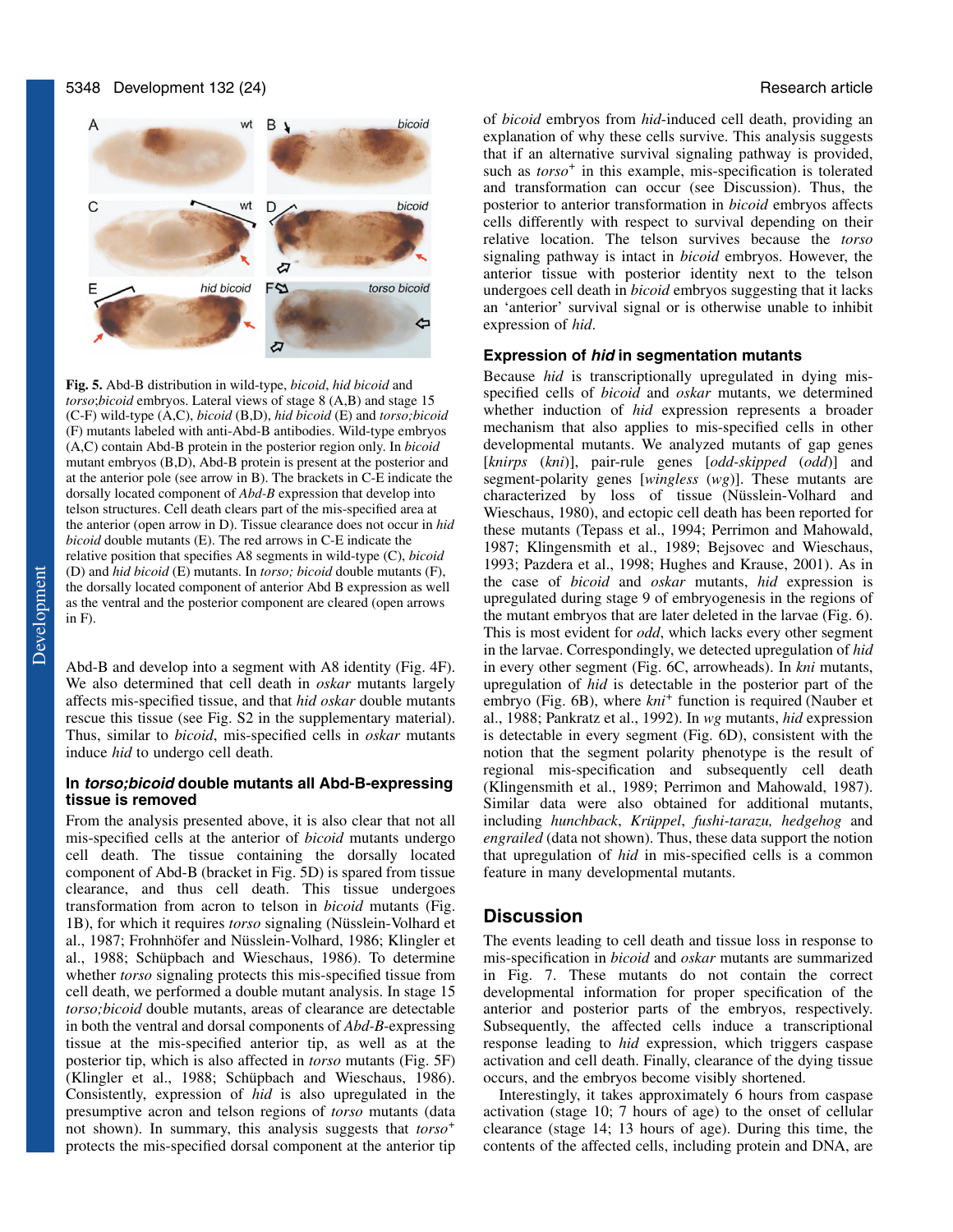

**Fig. 6.** *hid* expression in segmentation mutants. Lateral views of stage 9 wild-type (A), *kni* (B), *odd* (C) and *wg* (D) embryos. Arrowheads in C indicate the pair-rule expression of *hid* in *odd* mutants.

completely degraded and the cells are removed. This analysis highlights that developmental cell death occurs very rapidly, and that the *bicoid* and *oskar* mutants provide a convenient model with which to analyze the individual events of cell death with high temporal and spatial resolution because many cells die almost synchronously in these mutants.

#### **Mis-specified cells in patterning mutants induce hid expression**

Although we largely focus our analysis on the maternal effect mutants *bicoid* and *oskar*, it is likely that the principles we have uncovered are of broader significance. Segmentation mutants acting downstream of *bicoid* and *oskar*, including mutants of gap genes (*Krüppel*, *knirps*), pair-rule genes (*odd*, *fushi-tarazu*) and segment polarity genes (*wg*, *hedgehog*, *engrailed*) induce expression of *hid* (Fig. 6). These mutants are characterized by loss of larval tissue (Nüsslein-Volhard and Wieschaus, 1980), and for some of them cell death has been documented (Tepass et al., 1994; Perrimon and Mahowald, 1987; Magrassi and Lawrence, 1988; Klingensmith et al., 1989; Bejsovec and Wieschaus, 1993; Pazdera et al., 1998; Hughes and Krause, 2001). As in the case

#### Mis-specification triggers cell death or transformation 5349

of *bicoid* and *oskar*, *hid* expression is upregulated during stage 9 of embryogenesis in the regions of the mutant embryos that are later deleted in the larvae. In addition, *hid* mutants rescue the cuticle phenotype of *armadillo* mutants (Cox et al., 2000). Finally, we also found *hid* expression accompanied by TUNELpositive cell death in *dorsal* and *Toll10b* mutants which cause dorsalizing and ventralizing phenotypes, respectively, along the dorsoventral axis of *Drosophila* embryos (data not shown). Thus, these data support the notion that upregulation of *hid* appears to be a common trigger for a caspase-dependent cell death program in mis-specified cells of patterning mutants.

Furthermore, mutations affecting imaginal disc development result in loss of the adult appendage due to inappropriate cell death (Fristrom, 1968; Fristrom, 1969) (reviewed by Bonini and Fortini, 1999). We are currently determining whether these mutants also require *hid* expression to develop the final phenotypes. Moreover, many gene disruptions in mice result in inappropriate cell death in the tissue that requires the function of the disrupted gene (Rossel and Capecchi, 1999; McKay et al., 1994; Swiatek and Gridley, 1993), suggesting that similar mechanisms might exist in mammalian development. Finally, cell death may be an important contributing factor to human congenital birth defects. Thus, an understanding of the underlying mechanisms is of general interest.

Interestingly, not all segment polarity mutants analyzed induce *hid* expression and cell death. Embryos mutant for *patched*, which encodes the *hedgehog* receptor, were not found to express *hid* and do not contain increased cell death (data not shown), although *hedgehog* mutants both upregulate *hid* and contain increased amounts of cell death. The reasons for these differences are not known, but partial redundancy might account for lack of *hid* expression in *patched* mutants. The *Drosophila* genome encodes another *patched* homolog, *patched*-*related*, which might provide the survival requirement for mis-specified cells in *patched* mutants.

Mis-specified cells in *bicoid* and *oskar* mutants induce expression of *hid*. We did not observe increased *reaper* or *grim* expression in these mutants. However, expression of *reaper* has been reported in *crumbs* mutants, which affect epithelial integrity (Nordstrom et al., 1996). X-ray-treated embryos also preferentially respond by upregulation of *reaper* (Nordstrom et al., 1996; Brodsky et al., 2000; Ollmann et al., 2000), rather than *hid* (M. E. Grether, PhD thesis, MIT, 1994). Although we have not analyzed *crumbs* mutants for *hid* expression, it appears that cells contain several developmental checkpoints, which activate different cell death-inducing regulators depending on the type of abnormal cellular development.

#### **Cell death versus cell fate transformation**

Mis-specified cells can survive if an alternative survival pathway is provided. The example presented here is the acron into telson transformation in *bicoid* mutants, which is mediated



**Fig. 7.** Time course of the establishment of the *bicoid* and *oskar* mutant phenotypes. The developmental stages and approximate age of the embryos are indicated. The events that occur as development proceeds are summarized. See text for details.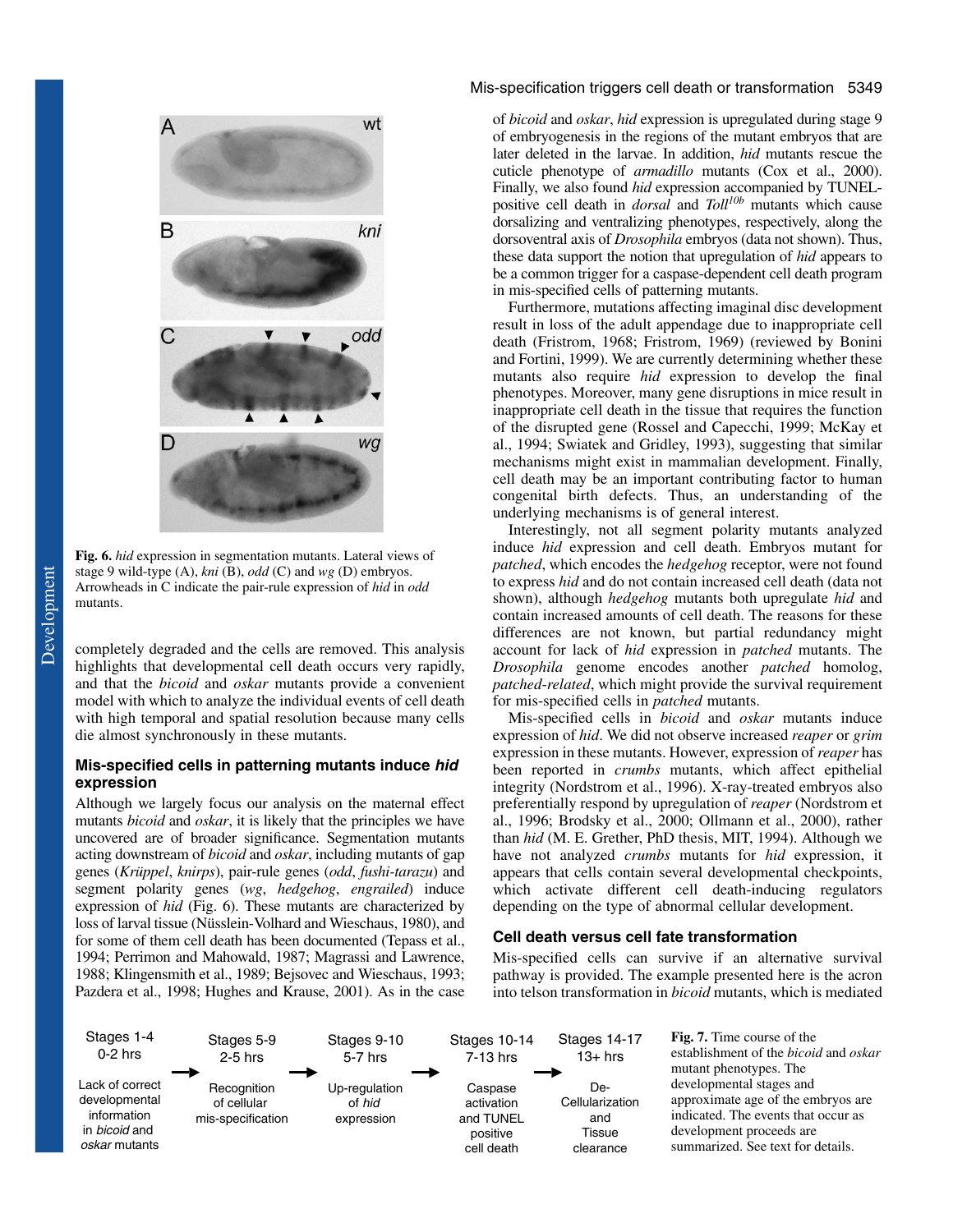by the *torso* signaling pathway. Although the cells giving rise to telson structures at the anterior tip are mis-specified based on Abd-B-labeling experiments, they survive because they receive a survival signal from the *torso* signaling system. In this case, transformation rather than cell death is favored. It has previously been shown that activation of the Ras/Mapk pathway protects cells from *hid*-induced apoptosis, both by transcriptional repression of *hid* (Kurada and White, 1998) and by phosphorylation of Hid protein by Mapk (Bergmann et al., 1998). Because Torso, which encodes a receptor tyrosine kinase (RTK) (Sprenger et al., 1989), is known to activate Ras and Mapk (Ghiglione et al., 1999; Gabay et al., 1997), we tested whether manipulation of active Mapk levels using a gain-of-function allele, *MapkSem*, can suppress *hid* expression and cell death in *bicoid* mutants. However, this was found not to be the case (data not shown). Thus, *torso* appears to protect mis-specified cells independently of Mapk activation.

The *hid bicoid* double mutant analysis reveals that the transformation of anterior into posterior identity expands beyond the telson, and that this expansion undergoes *hid*induced cell death in *bicoid* single mutants. The rescued cells secrete larval cuticle elements, suggesting that mis-specified cells have the developmental capacity to terminally differentiate. However, in *hid<sup>+</sup>* background, they instead die, presumably because equivalent survival signals are lacking. We propose that mis-specified cells undergo cell death if no alternative survival pathway is provided to protect them.

An alternative survival mechanism might also operate in other developmental mutants where transformation rather than cell death occurs. Mutations in the *sev* RTK and its ligand *boss* result in transformation of the R7 photoreceptor cell into a nonneuronal cone cell (Tomlinson and Ready, 1986; Reinke and Zipursky, 1988). Survival of this cell could be mediated by the *Drosophila* Egf receptor (Egfr), another RTK, which is required to maintain cell survival in the developing eye disk (Baker and Yu, 2001). Accordingly, activation of the Ras/Mapk pathway by Egfr would inhibit *hid* expression and support survival of the presumptive R7 photoreceptor cell. This interpretation is also consistent with observations that *egfr–* clones are small and undergo cell death (Diaz-Benjumea and Garcia-Bellido, 1990; Xu and Rubin, 1993), and that this death can be suppressed in *hid* mutants (Yu et al., 2002). Thus, transformation of the R7 photoreceptor to a cone cell rather than R7 cell death in *sev* and *boss* mutants could occur because of survival signaling by the Egfr.

#### **Why do mis-specified cells die?**

The *hid bicoid* double mutant analysis suggests that misspecified cells can continue to develop and differentiate. Yet, they die. Presumably, this cell death protects the organism from potentially dangerous cells. For example, it is conceivable that in mammals, surviving mis-specified cells might lie dormant in the host organism for years. During this time, they might acquire additional genetic alterations that could drive the progressive transformation of these cells into malignant cancer. In wild-type embryos, mis-specification probably occurs in cells in isolation, and elimination of these cells does not interfere with development and survival of the organism. Only in extreme situations, such as the patterning mutants analyzed here, is the mis-specification caused by aberrant development so severe that the affected organism dies.

#### **What is the nature of the mechanism that recognizes mis-specified cells?**

The cause of mis-specification in each segmentation mutant is different. Usually, the expression of other segmentation genes is shifted and expanded, resulting in flattened gradients (e.g. Rivera-Pomar and Jäckle, 1996; Mullen and DiNardo, 1995). Yet, irrespective of the cause of mis-specification, most of these mutants have in common that they induce *hid* expression. It is currently unknown how the mis-specified fate of cells is recognized, and how *hid* expression is induced. One possibility might be that the protein gradients established by *bicoid<sup>+</sup>* and *oskar<sup>+</sup>*, as well as other segmentation genes (Driever and Nüsslein-Volhard, 1988a; Ephrussi et al., 1991; Dahanukar and Wharton, 1996; Rivera-Pomar and Jäckle, 1996; Mullen and DiNardo, 1995) are used as readout for proper cellular specification. The steepness of protein gradients as a means to determine life or death decisions has recently been proposed (Moreno and Basler, 2004; de la Cova et al., 2004). Such a model would imply that cells are able to determine their position in a graded field and compare this readout with their neighbors. Because in *bicoid* and *oskar* mutants these gradients do not form, the concentration difference between neighboring cells would be zero. If the concentration difference between two neighboring cells is below a crucial threshold, they induce the expression of *hid* and undergo cell death. This model could also explain embryonic pattern repair, which was described in embryos that express six copies of the *bicoid* gene (Namba et al., 1997). In these embryos, the head and thorax primordia are expanded because of the presence of six copies of *bicoid*. However, this expansion is corrected for by induction of cell death, and relatively normal larvae develop (Namba et al., 1997). In this case, the Bicoid protein gradient does form, but would be flatter compared with wild type. Thus, the concentration difference between neighboring cells would be below a critical threshold, sufficient to induce *hid*-dependent cell death. However, it is largely unknown how cells compare their position in a graded field with those of their neighbors. It has been proposed that short-range cell interactions mediated via the cell-surface proteins Capricious and Tartan provide cues that support cell survival during wing development (Milan et al., 2002). Cells unable to participate in these interactions are eliminated by cell death. It is unclear, however, whether shortrange interactions are sufficient to explain the cell death phenotype in *bicoid* and *oskar* mutants.

Irrespective of the underlying mechanism for sensing misspecification, our results highlight the role of an active genedirected process that removes mis-specified cells during development. However, if a survival mechanism is provided, mis-specified cells can survive and adopt a different fate. In wild-type embryos, mis-specification probably occurs in cells in isolation, and hence is difficult to study. However, in *bicoid* and *oskar* mutants, large regions of neighboring cells are misspecified and undergo cell death simultaneously, providing a unique opportunity to clarify the signals that initiate cell death in situations where cells are developmentally mis-specified.

We thank the Bloomington stock center and Iris Koch for fly stocks; Hermann Steller, Georg Halder and the Developmental Studies Hybridoma Bank/The University of Iowa for antibodies; Eric Wieschaus and Amy Bejsovec for stimulating discussions; and Randy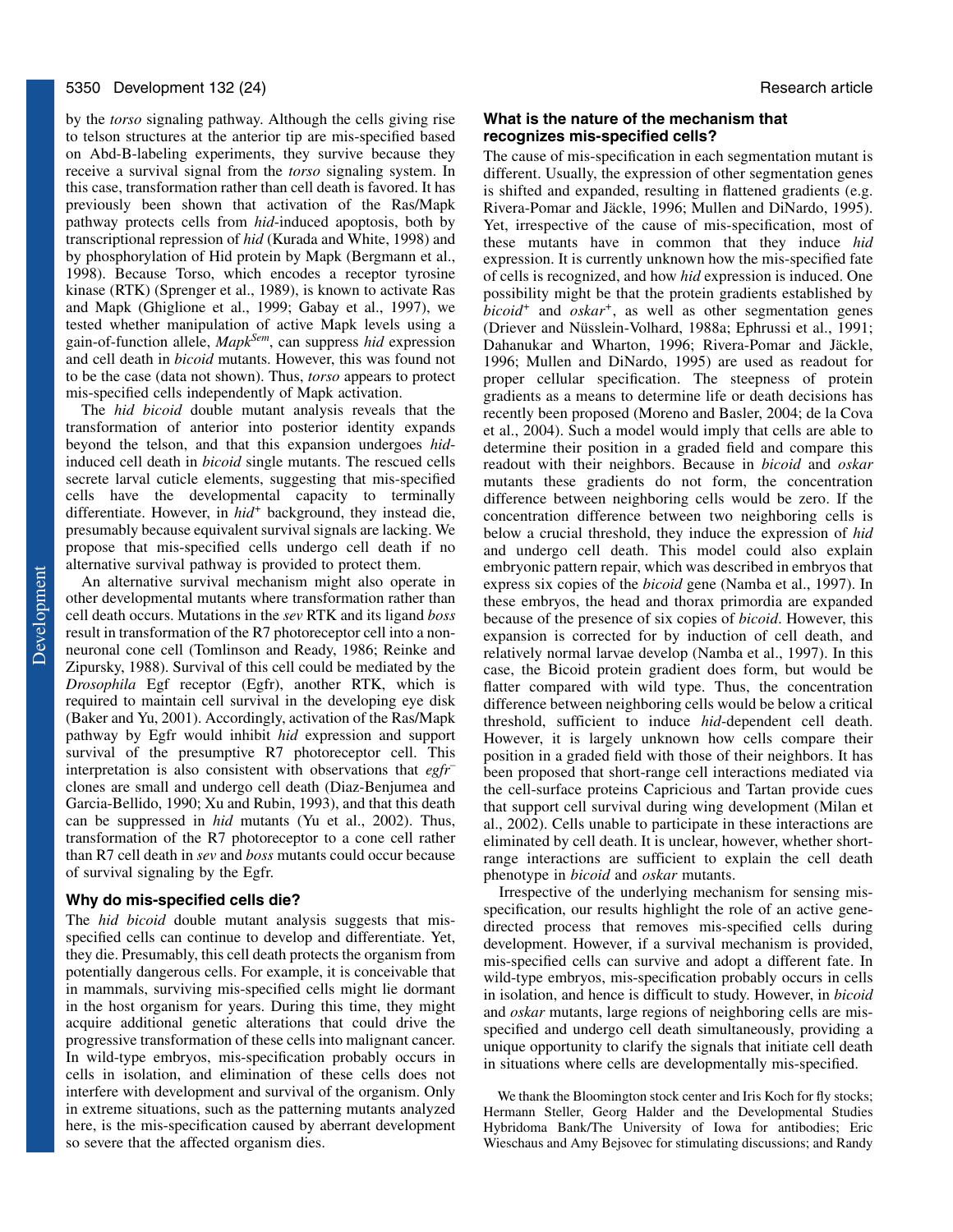Johnson, Mary Ellen Lane, Robert Schulz, Richard Behringer and Georg Halder for comments on the manuscript. This work was supported by a Basil O'Connor Starter Scholar Research Award to A.B., The Robert A. Welch Foundation (G-1496) and The M.D. Anderson Research Trust.

#### **Supplementary material**

Supplementary material for this article is available at http://dev.biologists.org/cgi/content/full/132/24/5343/DC1

#### **References**

- **Abrams, J. M., White, K., Fessler, L. I. and Steller, H.** (1993). Programmed cell death during *Drosophila* embryogenesis. *Development* **117**, 29-43.
- **Avery, L. and Horvitz, H. R.** (1987). A cell that dies during wild-type *C. elegans* development can function as a neuron in a *ced-3* mutant. *Cell* **51**, 1071-1078.
- **Baehrecke, E. H.** (2002). How death shapes life during development. *Nat. Rev. Mol. Cell. Biol.* **3**, 779-787.
- **Baker, N. E. and Yu, S. Y.** (2001). The EGF receptor defines domains of cell cycle progression and survival to regulate cell number in the developing *Drosophila* eye. *Cell* **104**, 699-708.
- **Bejsovec, A. and Wieschaus, E.** (1993). Segment polarity gene interactions modulate epidermal patterning in *Drosophila* embryos. *Development* **119**, 501-517.
- **Bergmann, A., Agapite, J., McCall, K. A. and Steller, H.** (1998). The *Drosophila* gene *hid* is a direct molecular target of Ras-dependent survival signaling. *Cell* **95**, 331-341.
- **Berleth, T., Burri, M., Thoma, G., Bopp, D., Richstein, S., Frigerio, G., Noll, M. and Nüsslein-Volhard, C.** (1988). The role of localization of *bicoid* RNA in organizing the anterior pattern of the *Drosophila* embryo. *EMBO J.* **7**, 1749-1756.
- **Bonini, N. M. and Fortini, M. E.** (1999). Surviving *Drosophila* eye development: integrating cell death with differentiation during formation of a neural structure. *BioEssays* **21**, 991-1003.
- **Brodsky, M. H., Nordstrom, W., Tsang, G., Kwan, E., Rubin, G. M. and Abrams, J. M.** (2000). *Drosophila* p53 binds a damage response element at the *reaper* locus. *Cell* **101**, 103-113.
- **Celniker, S. E., Keelan, D. J. and Lewis, E. B.** (1989). The molecular genetics of the *bithorax* complex of *Drosophila*: characterization of the products of the Abdominal-B domain. *Genes Dev.* **3**, 1424-1436.
- **Chen, P., Nordstrom, W., Gish, B. and Abrams, J. M.** (1996). *grim*, a novel cell death gene in *Drosophila*. *Genes Dev.* **10**, 1773-1782.
- **Condie, J. M., Mustard, J. A. and Brower, D. L.** (1990). Generation of anti-Antennapedia monoclonal antibodies and Antennapedia protein expression in imaginal discs. *Dros. Inf. Service* **70**, 52-54.
- **Cox, R. T., McEwen, D. G., Myster, D. L., Duronio, R. J., Loureiro, J. and Peifer, M.** (2000). A screen for mutations that suppress the phenotype of *Drosophila armadillo*, the beta-catenin homolog. *Genetics* **155**, 1725- 1740.
- **Dahanukar, A. and Wharton, R. P.** (1996). The Nanos gradient in *Drosophila* embryos is generated by translational regulation. *Genes Dev.* **10**, 2610-2620. **Danial, N. N. and Korsmeyer, S. J.** (2004). Cell death: critical control points. *Cell* **116**, 205-219.
- **de la Cova, C., Abril, M., Bellosta, P., Gallant, P. and Johnston, L. A.** (2004). *Drosophila* myc regulates organ size by inducing cell competition. *Cell* **117**, 107-116.
- **Diaz-Benjumea, F. J. and Garcia-Bellido, A.** (1990). Behaviour of cells mutant for an EGF receptor homologue of *Drosophila* in genetic mosaics. *Proc. Biol. Sci.* **242**, 36-44.
- **Driever, W. and Nüsslein-Volhard, C.** (1988a). A gradient of *bicoid* protein in *Drosophila* embryos. *Cell* **54**, 83-93.
- **Driever, W. and Nüsslein-Volhard, C.** (1988b). The *bicoid* protein determines position in the *Drosophila* embryo in a concentration-dependent manner. *Cell* **54**, 95-104.
- **Driever, W. and Nüsslein-Volhard, C.** (1989). The *bicoid* protein is a positive regulator of *hunchback* transcription in the early *Drosophila* embryo. *Nature* **337**, 138-143.
- **Ephrussi, A. and St Johnston, D.** (2004). Seeing is believing: the *bicoid* morphogen gradient matures. *Cell* **116**, 143-152.
- **Ephrussi, A., Dickinson, L. K. and Lehmann, R.** (1991). Oskar organizes the germ plasm and directs localization of the posterior determinant nanos. *Cell* **66**, 37-50.
- Mis-specification triggers cell death or transformation 5351
	- **Fristrom, D.** (1968). Cellular degeneration in wing development of the mutant *vestigial* of *Drosophila melanogaster*. *J. Cell Biol.* **39**, 488-491.
	- Fristrom, D. (1969). Cellular degeneration in the production of some mutant phenotypes in *Drosophila melanogaster*. *Mol. Gen. Genet.* **103**, 363-379.
	- **Frohnhöfer, H. G. and Nüsslein-Volhard, C.** (1986). Organization of anterior pattern in the *Drosophila* embryo by the maternal gene *bicoid*. *Nature* **324**, 120-125.
	- **Frohnhöfer, H. G. and Nüsslein-Volhard, C.** (1987). Maternal genes required for the anterior localization of *bicoid* activity in the embryo of *Drosophila*. *Genes Dev.* **1**, 880-890.
	- **Gabay, L., Seger, R. and Shilo, B. Z.** (1997). MAP kinase in situ activation atlas during *Drosophila* embryogenesis. *Development* **124**, 3535-3541.
	- **Gavrieli, Y., Sherman, Y. and Ben-Sasson, S. A.** (1992). Identification of programmed cell death in situ via specific labeling of nuclear DNA fragmentation. *J. Cell Biol.* **119**, 493-501.
	- **Ghiglione, C., Perrimon, N. and Perkins, L. A.** (1999). Quantitative variations in the level of MAPK activity control patterning of the embryonic termini in *Drosophila*. *Dev. Biol.* **205**, 181-193.
	- **Goyal, L., McCall, K., Agapite, J., Hartwieg, E. and Steller, H.** (2000). Induction of apoptosis by *Drosophila reaper*, *hid* and *grim* through inhibition of IAP function. *EMBO J*. **19**, 589-597.
	- **Grether, M. E., Abrams, J. M., Agapite, J., White, K. and Steller, H.** (1995). The *head involution defective* gene of *Drosophila melanogaster* functions in Programmed Cell Death. *Genes Dev*. **9**, 1694-1708.
	- **Hay, B. A., Wolff, T. and Rubin, G. M.** (1993). Expression of baculovirus P35 prevents cell death in *Drosophila*. *Development* **120**, 2121-2129.
	- **Hughes, S. C. and Krause, H. M.** (2001). Establishment and maintenance of parasegmental compartments. *Development* **128**, 1109-1118.
	- **Karch, F., Bender, W. and Weiffenbach, B.** (1990). *abdA* expression in *Drosophila* embryos. *Genes Dev*. **4**, 1573-1587.
	- **Kim-Ha, J., Smith, J. L. and Macdonald, P. M.** (1991). *oskar* mRNA is localized to the posterior pole of the *Drosophila* oocyte. *Cell* **66**, 23-35.
	- **Klingensmith, J., Noll, E. and Perrimon, N.** (1989). The segment polarity phenotype of *Drosophila* involves differential tendencies toward transformation and cell death. *Dev. Biol.* **134**, 130-145.
	- **Klingler, M., Erdelyi, M., Szabad, J. and Nüsslein-Volhard, C.** (1988). Function of *torso* in determining the terminal anlagen of the *Drosophila* embryo. *Nature* **335**, 275-277.
	- **Kurada, P. and White, K.** (1998). Ras promotes cell survival in *Drosophila* by downregulating *hid* expression. *Cell* **95**, 319-329.
	- **Lehmann, R. and Nüsslein-Volhard, C.** (1986). Abdominal segmentation, pole cell formation, and embryonic polarity require the localized activity of *oskar*, a maternal gene in *Drosophila*. *Cell* **47**, 141-152.
	- **Macias, A., Casanova, J. and Morata, G.** (1990). Expression and regulation of the *abd-A* gene of *Drosophila*. *Development* **110**, 1197-1207.
	- **Magrassi, L. and Lawrence, P. A.** (1988). The pattern of cell death in fushi tarazu, a segmentation gene of Drosophila. *Development* **104**, 447-451.
	- **Martinez-Arias, A. and Ingham, P. W.** (1985). The origin of pattern duplications in segment polarity mutants of *Drosophila melanogaster*. *J. Embryol. Exp. Morphol*. **87**, 129-135.
	- **McKay, I. J., Muchamore, I., Krumlauf, R., Maden, M., Lumsden, A. and Lewis, J.** (1994). The kreisler mouse: a hindbrain segmentation mutant that lacks two rhombomeres. *Development* **120**, 2199-2211.
	- **Milan, M., Perez, L. and Cohen, S. M.** (2002). Short-range cell interactions and cell survival in the *Drosophila* wing. *Dev. Cell* **2**, 797-805.
	- **Moreno, E. and Basler, K.** (2004). dMyc transforms cells into supercompetitors. *Cell* **117**, 117-129.
	- **Mullen, J. R. and DiNardo, S.** (1995). Establishing parasegments in *Drosophila* embryos: roles of the *odd*-*skipped* and *naked* genes. *Dev. Biol.* **169***,* 295-308.
	- **Namba, R., Pazdera, T. M., Cerrone, R. and Minden, J. S.** (1997). *Drosophila* embryonic pattern repair: how embryos respond to *bicoid* dosage alteration. *Development* **124**, 1393-1403.
	- **Nauber, U., Pankratz, M. J., Kienlin, A., Seifert, E., Klemm, U. and Jäckle, H.** (1988). Abdominal segmentation of the *Drosophila* embryo requires a hormone receptor-like protein encoded by the gap gene *knirps*. *Nature* **336**, 489-492.
	- **Nordstrom, W., Chen, P., Steller, H. and Abrams, J. M.** (1996). Activation of the *reaper* gene during ectopic cell killing in *Drosophila*. *Dev. Biol*. **180**, 213-226.
	- **Nüsslein-Volhard, C. and Wieschaus, E.** (1980). Mutations affecting segment number and polarity in *Drosophila*. *Nature* **287**, 795-801.
	- **Nüsslein-Volhard, C., Frohnhöfer, H. G. and Lehmann, R.** (1987).